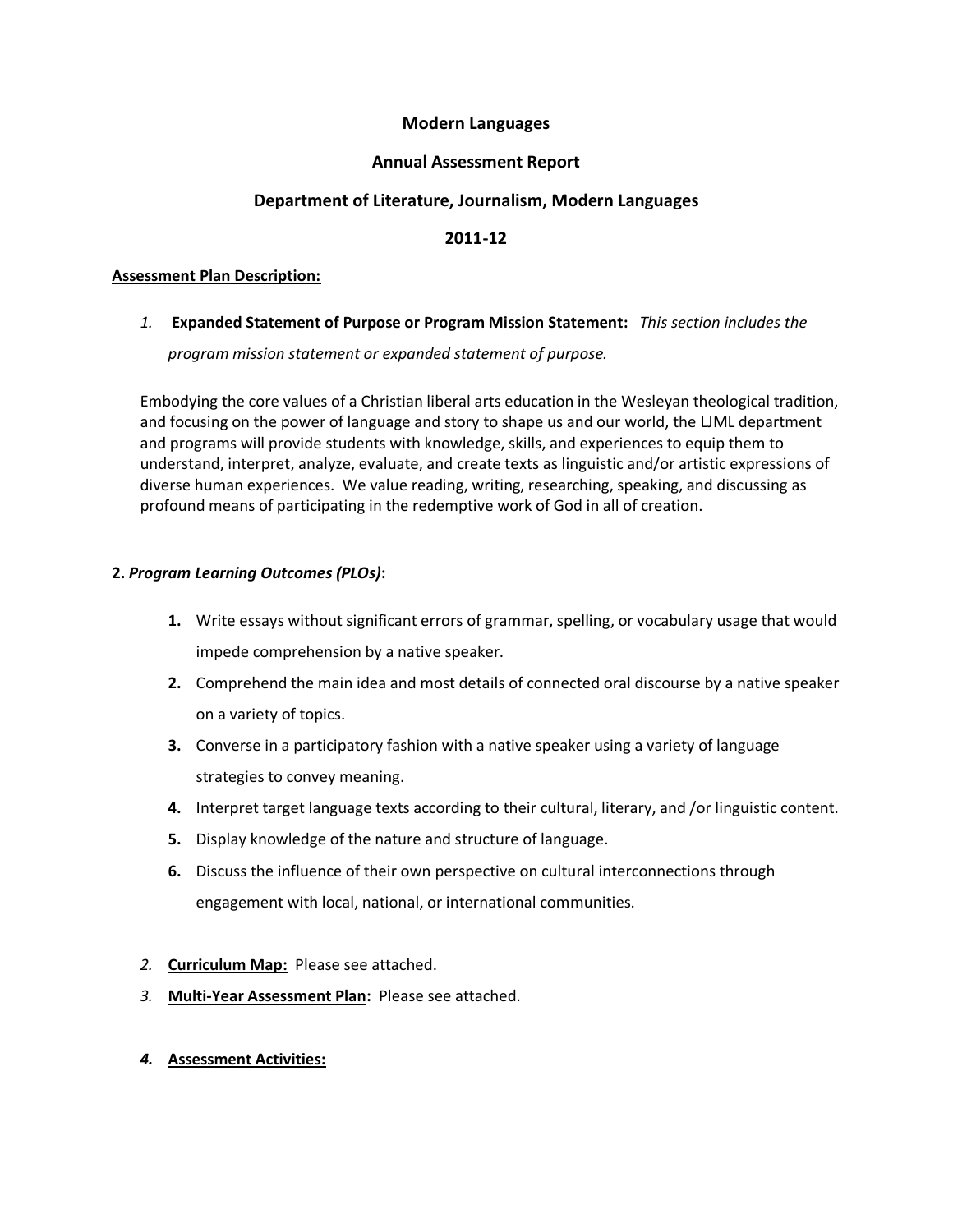- *1. Written Essay as administered by an Exit Assessment Writing Prompt, and a Portfolio of Reflective Writing.*
- *2. Oral Proficiency Interview as per ACTFL standards.*
- *3. Oral Proficiency Interview as per ACTFL standards.*
- *4. Exit Assessment through Department Reading Exam, and through Standardized Reading Exam. (SATII)*
- *5. Exit Assessment through Standardized Grammar Exam, SATII Subject Test in Spanish.*
- *6. Reflective Essay on Study Abroad Experience administered by an Exit Assessment Writing Prompt and included in the Portfolio.*

#### *5.* **Methods of Assessment and Criteria for Success:**

All of the data collected has been analyzed using the standards set by the American Council on the Teaching of Foreign Languages (ACTFL), the College Board SATII Language Exam, and the Language Section of the LJML Department. All of the assessments were conducted as part of the requirements for SPA485 Senior Seminar. The assessment for 1,4,5 and 6 was carried out by the Scott Bennett, Professor of record for SPA485. The Oral Proficiency Interview for the assessment of 2 and 3 was carried out by Jacque Mitchell, Head of Foreign Languages.

1. Written Essay as administered by an Exit Assessment Writing Prompt, and a Portfolio of Reflective Writing. The criteria set by the Department establish that 70% of graduating students will reach the Advanced Level of writing according to the ACTFL. An Advanced Low Level will be considered as a score of 80%. The Portfolio includes four pieces of reflective writing in which students demonstrate literary scholarship or research, cultural awareness, knowledge of language and professional preparation. The criteria set by the Department establish that 70% of graduating students will achieve at least the Advanced Low Level of writing (80%) as set by the ACTFL standards.

2-3. Oral Proficiency Interview: The criteria set by the Department establish that 70% of graduating students will achieve at least the Advanced Low Level (80%) as set by the ACTFL standards.

4-5. Exit assessment through the SATII Subject Test in Language. The criteria set by the Department establish that 70% of graduating students will achieve the Advanced Low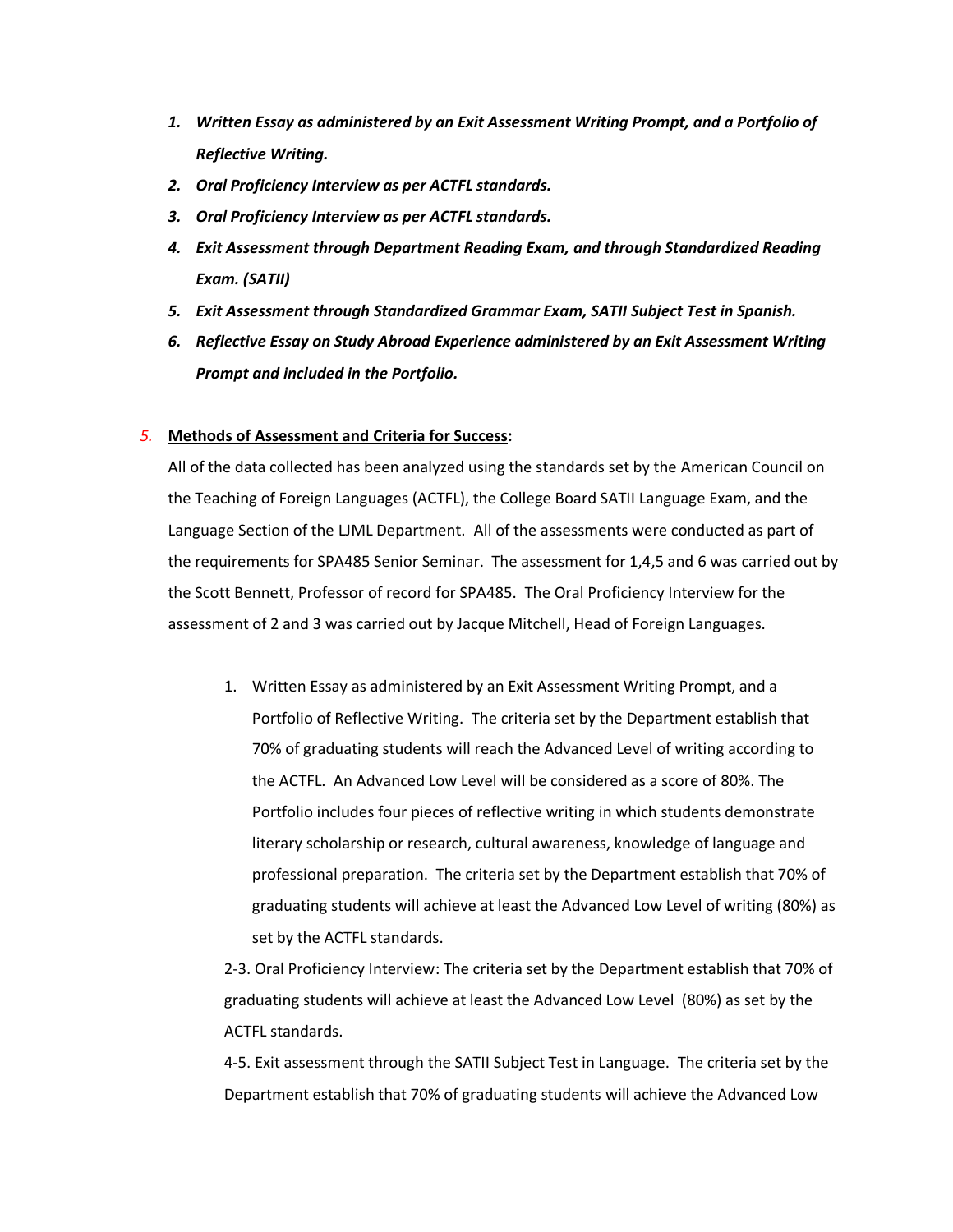Level (80%) as set by ACTFL standards, and will be at least at the 80<sup>th</sup> percentile of all those tested nation-wide.

6. Reflective Essay on Study Abroad Experience administered by an Exit Assessment Writing Prompt and included in the Portfolio. The criteria set by the Department establish that 70% of graduating seniors will successfully make connections between their own culture and the cultures represented by the target countries.

### **ACTFL Key (corresponds to proficiency levels for oral and writing abilities):**

| <b>Novice</b> | Intermediate | Advanced   | <b>Superior</b> |
|---------------|--------------|------------|-----------------|
| $Low = 50$    | $Low = 65$   | $Low = 80$ | =95 & higher    |
| $Mid=55$      | $Mid=70$     | $Mid=85$   |                 |
| High= $60$    | High=75      | $High=90$  |                 |

**SATII Subject Test in Language: Percentiles and percentages for reading comprehension and knowledge of grammar are set by The College Board.**

# *6.* **Summary of Data collected:**

*See attached.*

# **7. Use of Results:**

The results gathered demonstrate the Program is working effectively in areas of proficiency. Spanish Majors are attaining the desired levels of proficiency. In terms of the more abstract knowledge, the Department is still working on how to best assess these areas. The Department is reviewing how to best assess in courses other than the Capstone course and how to coordinate this assessment. We are looking to implement signature assignments that will create a better method of tracking the desired outcomes. The Department has also been working on creating more cultural exposure for students. Most, if not all faculty are requiring students to engage in cultural activities, in order to engage in local/living culture. The Department has not